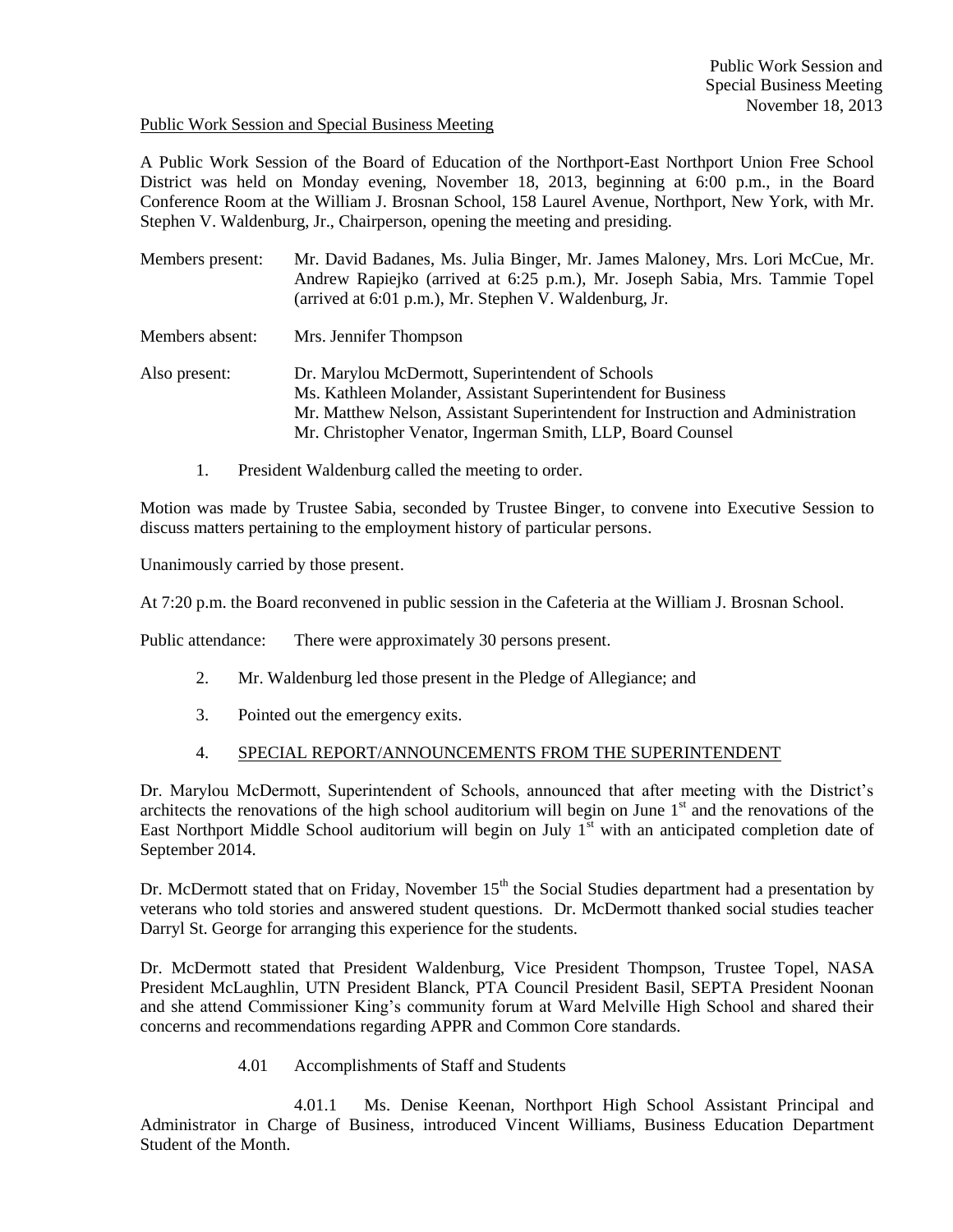Ms. Keenan stated that Vincent has impressed all his Business Education teachers with his maturity and willingness to give of himself to help others. Vin is a member of the Business Honor Society and was elected to serve as President by his peers. To qualify for the Business Honor Society students must have taken three business courses, earn a 90% or better in each course and participate in community and school service activities. Ms. Keenan stated that Vin completed his Academy of Finance internship at Mushwear Custom Embroidery where he designed a perpetual billing system for the company and designed expense sheets to improve accuracy and efficiency. Vin was nominated to receive a *Kids with Character Award* due to his ongoing demonstration of the pillars of character, most notably of respect. Ms. Keenan noted that Vin is able to balance the demands of school, sports and his work internship all while maintaining his positive outlook and warm, good-natured demeanor. Vin is a role model for his peers and an ambassador for all young adults.

President Waldenburg and Superintendent McDermott congratulated Vincent on his fine accomplishments and presented him with a commendation from the Board.

4.01.2 Mr. Dan McKeon, Northport High School Assistant Principal and Administrator in Charge of Family and Consumer Sciences, introduced Grace Rowan, Family and Consumer Science Department Student of the Month.

Mr. McKeon stated that Grace is an intelligent, compassionate and creative young woman. She has completed work in Early Childhood Education, Family Dynamics, Literacy Lab and the college level course, Child Psychology and Development. She is currently enrolled in Early Childhood Education Planning and Administration where she plays an essential role in the management of the preschool classroom. Grace serves as co-president of Northport High School's Future Educators Association. Mr. McKeon stated that Grace's conscientiousness and disciplined work habits infuse into all she does as she often becomes the leader of many group activities in the classroom and at Future Education Association meetings. She is a hard working dedicated individual and her high level of commitment is rare in a young woman her age. Mr. McKeon noted that Grace has become a talented, creative, self assured assistant in the preschool classroom and is a wonderful role model and mentor to the high school students in the classroom and during FEA activities.

President Waldenburg and Superintendent McDermott congratulated Grace on her fine accomplishments and presented her with a commendation from the Board.

4.01.3 Ms. Robin Rann, District Chairperson of Mathematics, introduced Nicholas DelGaudio, Mathematics Department Student of the Month.

Ms. Rann stated that Nick is an avid reader, an accomplished classical pianist and jazz sax player, a chess whiz, and problem-solver extraordinaire. Nick's fascination with numbers developed into an appreciation of mathematics as a creative sandbox in  $8<sup>th</sup>$  grade when he was accepted into the elite Institute of Creative Problem Solving. He was one of eight students invited to compete on the original Brookhaven National Lab Math Team which opened his eyes to the world of competitive math. The Brookhaven team placed 2<sup>nd</sup> of over 100 international teams in the Harvard-MIT Math Competition. Last year, Nick's team places 1<sup>st</sup> overall in their division in the Princeton University Math Competition. Nick has most recently assembled his own team of four for participation in the Online Math Open, which was entirely developed and managed by students. Ms. Rann stated that Nick spends weekend hours preparing for outside math competitions, has taken online college courses in game theory, group theory, and logic, and spent Saturdays last year participating in a high level math circle led by an NYU professor. Nick is currently researching and writing his extended essay on Geometric Inversion and wishes to pursue his passion at MIT or the University of Chicago.

President Waldenburg and Superintendent McDermott congratulated Nicholas on his fine accomplishments and presented him with a commendation from the Board.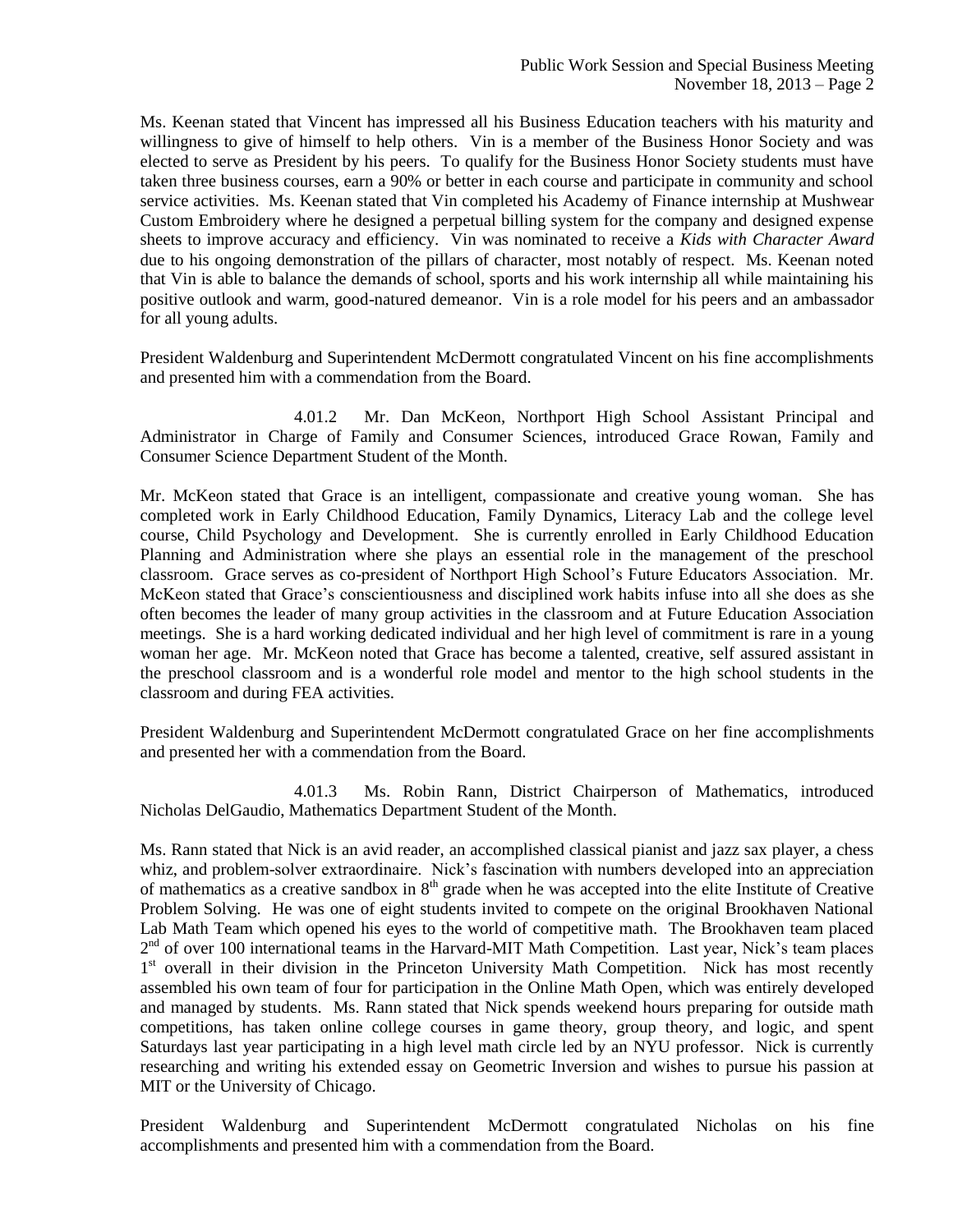4.01.4 Ms. Robin Rann, District Chairperson of Mathematics, presented the 2013-2014 Mathematics Department Instructional Initiatives.

Ms. Rann reviewed the progress toward the 2012-2013 Mathematics Initiatives regarding Common Core Standards, curriculum and pacing calendars, department meetings and professional periods, AIS/lab support structure, Algebra 2/Trig Inclusion, common assessments, tiered lessons and anchor activities, and professional development opportunities.

Ms. Rann presented the following 2013-2014 Mathematics Department Instructional Initiatives: (1) Embed the Common Core Math Practice Standards in every unit through the development and incorporation of tasks that required critical thinking and collaboration, oblige students to become patient problem solvers, and engage students in meaningful student-centered lessons. (2) Distribute practice (spiral) on a regular basis to support mastery learning, to increase long-term memory, to deepen conceptual understandings, to promote interdisciplinary connections, and encourage real-world transfer of knowledge. (3) Continue to differentiate instruction using tiered activities. Introduce anchor activities that serve to solidify understandings while maximizing instructional time. (4) Structure classrooms to support students' engagement in and articulation of complex thinking, rich language usage through reasoning and argument, and collaboration with peers.

Ms. Rann reviewed the Grade 3 through 8 Math assessment data, the Integrated Algebra, Geometry, Algebra 2/Trig Regents assessment data, Advanced Placement assessment data, and the International Baccalaureate assessment data

There was a discussion regarding the District-wide implementation of the Common Core State Standards, gap closing performance, and the Go Math! textbook series.

President Waldenburg, Superintendent McDermott and the Board thanked Ms. Rann for her very informative report.

# 5. WORK SESSION DISCUSSION

5.01 Discussion of draft letter to Commissioner King regarding Common Core and APPR.

The Board briefly discussed the letter to Commissioner King stating that it was collaborative, professional and expressed the District's concerns regarding the implementation of the Common Core State Standards and the APPR.

Motion was made by Trustee Badanes, seconded by Trustee Sabia, to direct Dr. McDermott to send the letter to Commissioner King.

# 6. ADJOURN PUBLIC WORK SESSION AND CONVENE INTO SPECIAL MEETING

At 9:05 p.m. the Board adjourned the Public Work Session and convened into a Special Meeting.

6.01 For Information: Upcoming Meetings

The President of the Board reviewed the upcoming meetings of December  $9<sup>th</sup>$ , January  $13<sup>th</sup>$  and January  $27<sup>th</sup>$ .

# 7. COMMUNICATIONS

There were no communications to the Board